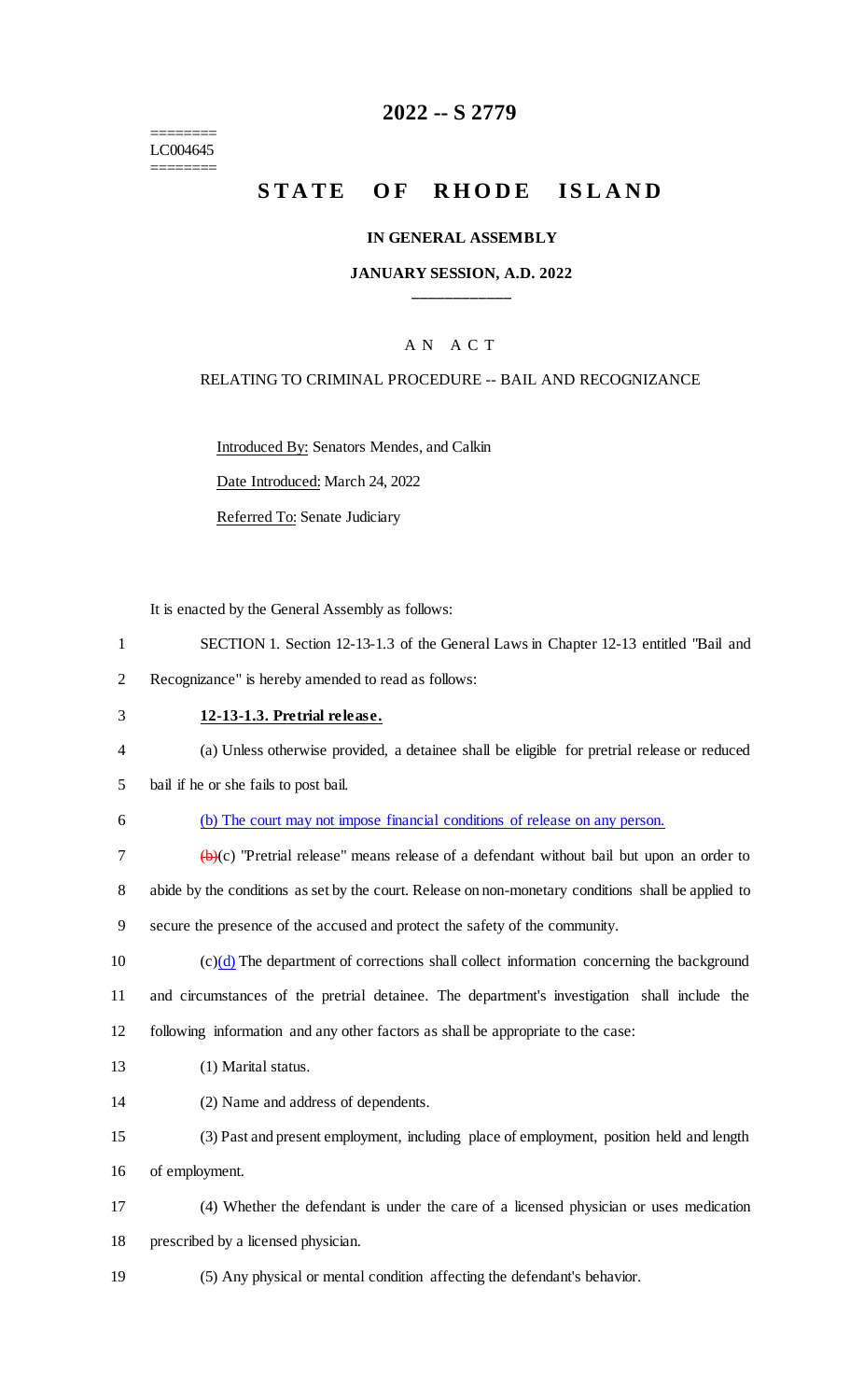- (6) Education.
- (7) Prior criminal record, including facts indicating that the defendant is likely to be a danger to the community if released without restrictions.
- (8) Prior court appearances and record of appearance or non-appearance.
- (9) Ties to this community and to other communities.
- (10) Financial resources.

 $7 \left(d\right)(e)$  If, as a result of this investigation, the department of corrections concludes that the pretrial detainee is an appropriate candidate to be considered by the court for pretrial release or reduced bail, the department shall present its findings to the court.

 $(e)(f)$  Upon a determination by the court that a defendant is suitable for release on recognizance subject to conditions set by the court, the court in its discretion may also impose the least onerous of the following conditions necessary to assure the defendant's appearance in court: (1) Imposition of condition of release involving field supervision with or without special conditions. Field supervision shall require notification to defendants released prior to trial of their court dates.

 (2) Imposition of condition of release involving placement of defendant on intensive supervision, with or without special conditions. Intensive supervision shall require contact with the officials designated by the courts and prompt notification to the court of all apparent violations of pre-trial release conditions or arrest of persons released to its custody.

 (3) Imposition of a condition of release involving placement of the defendant on community confinement pursuant to § 42-56-20.2.

 $\frac{f(x)}{g}$  This section shall not be construed to preclude review by the court of a defendant's bail status at any time.

SECTION 2. This act shall take effect upon passage.

#### ======== LC004645 ========